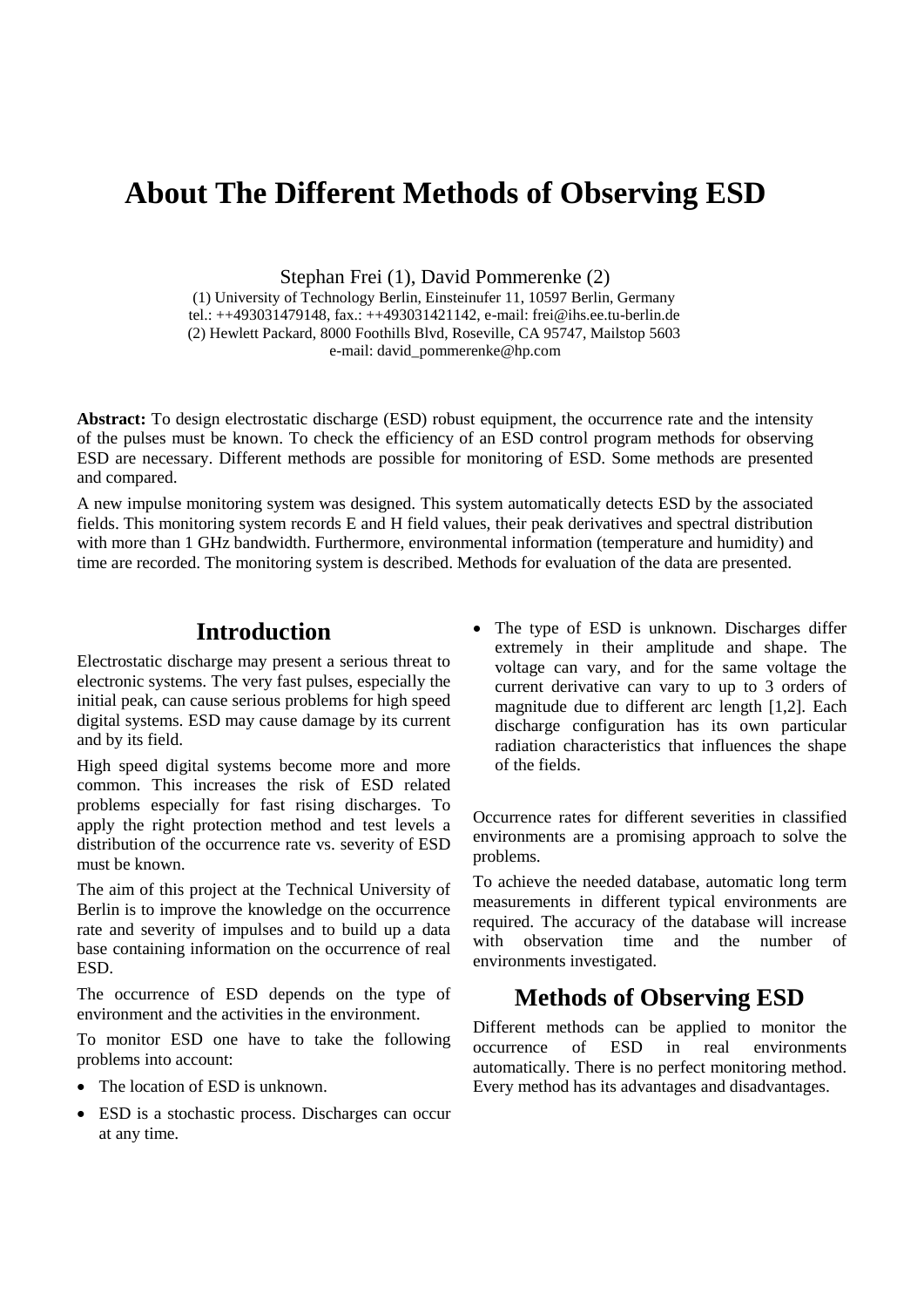#### **a) Static field monitoring**

By measuring the static field, information on charge accumulation can be gained. A rapid decrease of the charge value can be used to indicate a discharge. Using these assumptions the discharge rate can be estimated. But large charge values not necessarily cause fast discharges. Many charged objects may never discharge through a spark and generate no high transient current or field amplitudes. Usually only fast discharges cause serious problems. Another disadvantage is the lack of information about the severity of a discharge.

#### **b) Current monitoring**

A critical effect of ESD is the current. It is desirable to know the exact amplitude and the rise time of each ESD current in the monitored space. But as the discharge locations are not known in advance it is impossible to place the needed current sensors in a real environment. Simonic [3] used another method. He was not interested in all ESD's, only the important discharges to electronic equipment (floor standing computers) were monitored by observing currents in the power cords. The voltage was estimated based on calibration data. This method can not achieve sufficient bandwidth.

#### **c) Dynamic field monitoring**

Each ESD is associated with a strong impulsive field. By measuring the fields one can get information on the occurrence rate in a limited space assuming that there are no other sources for impulsive fields, or that there are methods to discriminate between ESD impulses and other field impulses.

Takai [4] used this method. He developed a measurement system that detects impulsive fields and divides the pulses according to their amplitude into 4 classes of severity. The apparatus used by Takai has an insufficient bandwidth to capture fast ESD events.

By knowing just the amplitude a weak nearby discharge can not be distinguished from a strong ESD further away.

More information than just the amplitude is necessary.

#### **Single site and multi-site techniques**

For locating the sensors there are two methods possible: Single site and multi-site techniques.

Multi-site technique use locally distributed sensors. Assuming the positions of the sensors is well chosen, synchronous acquisition and a known dependency of amplitude to distance, the location of the field pulse can be calculated quite well.

Multi-site detection can also be done by the difference in arrival time if it can be determined with sufficient accuracy. If the time resolution is sufficient high then the calculation of the location of the source by the arrival time difference is more accurate than the calculation by the amplitude. Changing dependency of the relation of amplitude to distance, reflections or shields cause here less or no problems.

The disadvantage of multi-site methods is the complicated measurement set-up and the need to place sensors at different locations.

It is much more convenient to locate the ESD sources using just one receive site. Often it is the only possible way (limited space, limited acceptance). Using just one site may sacrifice accuracy and/or complicate the algorithms needed.

To improve the accuracy of all kinds of measurement, an additional observation with a camera system is advantageous. This allows the assignment of the measured events to the actions that happen in a room.

In most environments the acceptance of an observing camera system, which observes not only actions associated with ESD, will be low. Here the monitoring is limited to the measurements of the electric quantities.

## **A Single Site Measurement System For Monitoring Of Transient Fields**

A system called IDES (Impulsive Disturbances Evaluating System) was designed. It monitors impulsive fields and strong time dependent continuous wave fields (with some limitations in accuracy). It calculates the severity and estimates information on the location of the field source. It can work as single site or as multi site system. Finding the location of a discharge can be done by comparing the measured amplitudes of the different stations.

To be able to identify the discharge type (e.g. furniture or human), to get the severity of a detected impulse and to allow parameter studies, the system needed to meet the following requirements.

 The peak value of the E-field is detected with a bandwidth of more than 1 GHz.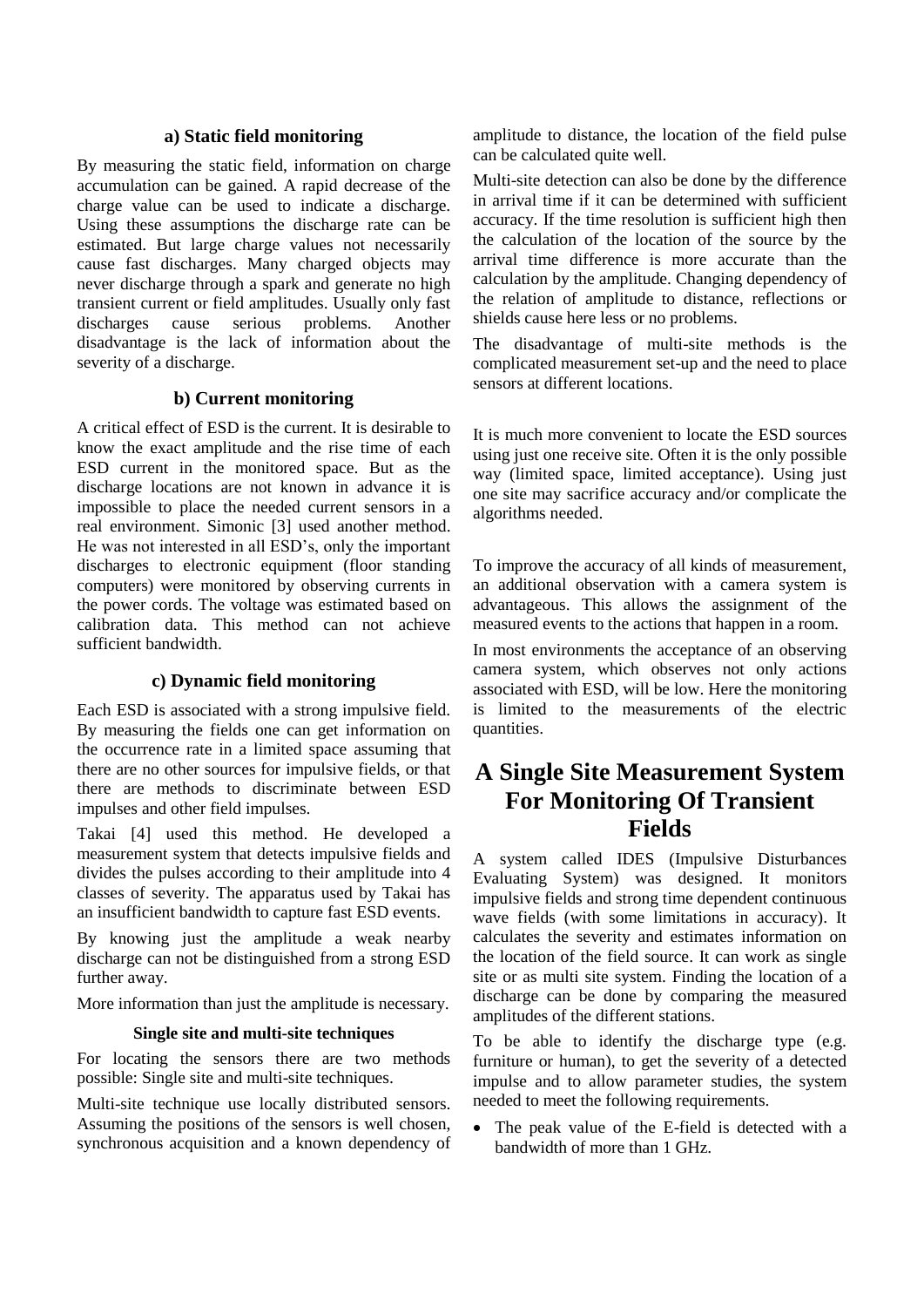- The peak value of two perpendicular H-field components is detected  $(BW > 1GHz)$ .
- The peak derivative values of E- and H-fields are measured.
- For E- and H-field a coarse spectral distribution is generated.
- Time, humidity and temperature are recorded

A block diagram of the system is shown in fig. 1.

The system consists of three analog pulse evaluating sub systems. Active self integrating H- and E-field sensors with bandwidths of 1 GHz. (fig. 3 and fig. 4) are connected to the input of each system. The figures 3 and 4 show simplified models of the sensors without active elements. More detailed information can be found in [5,6].

The system is controlled by a microcontroller.

A block diagram of the analog pulse evaluating unit is shown in fig. 2. The pulse is passed via a broad band amplifier to a power splitter that distributes the pulse to several evaluation units. Each evaluation unit extracts some properties of each pulse. Due to the short duration of the pulses a direct A/D conversion is extremely complicated. A very fast analog peak detector was developed. This peak detectors are the essential parts of each unit. A peak detector tracks one pulse and holds the maximum value of each pulse at the output until a reset signal is generated. Slower A/D converters can be applied to measure the amplitude of very fast pulses. The developed detector is able to stretch pulses with a 50% pulse width of less than 1ns with a dynamic range of 40 dB.



*Fig. 1: Schematic structure of IDES (Impulsive Disturbances Evaluating System)*



*Fig.2: Block diagram of one analog pulse evaluating circuit for one field component*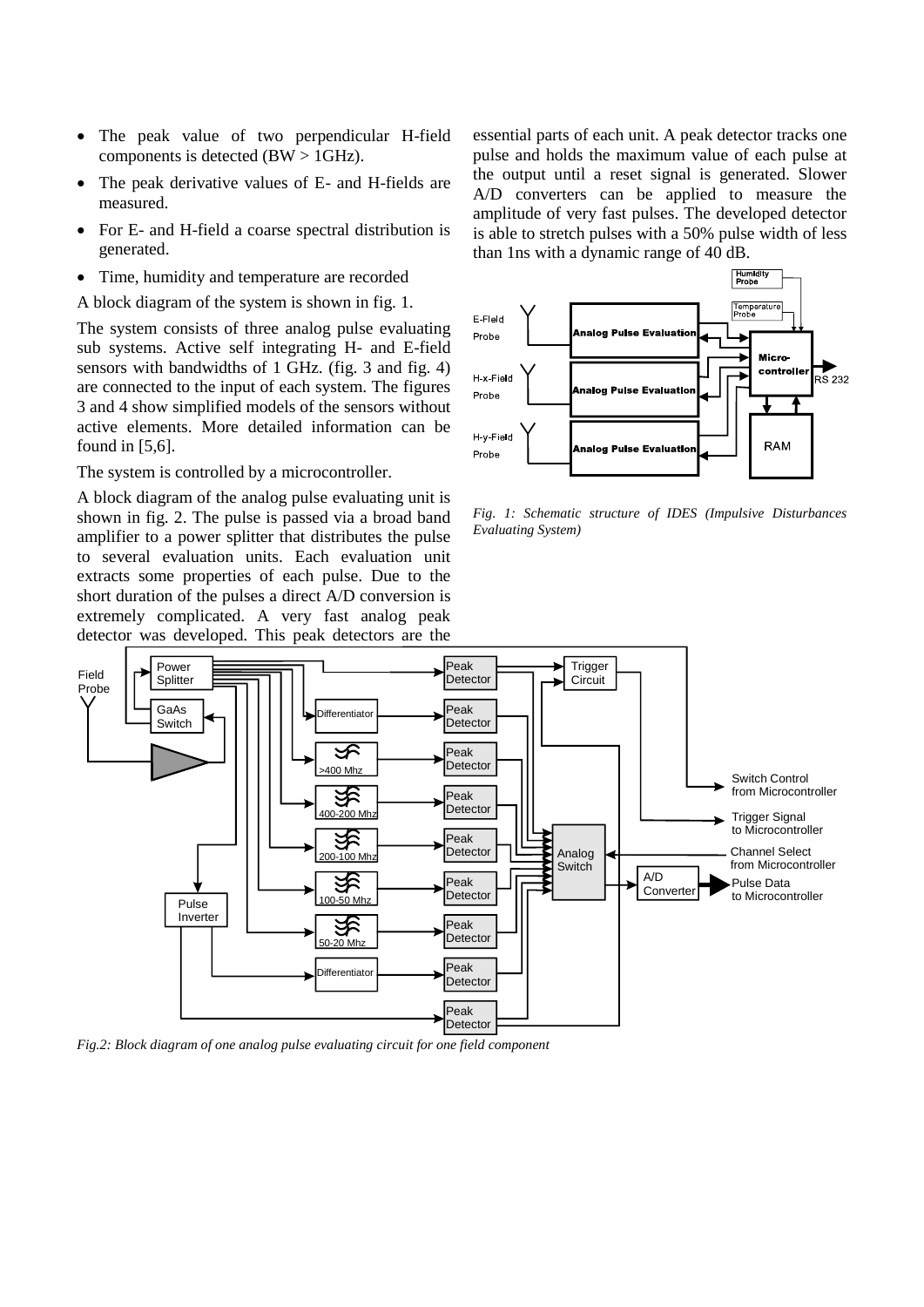

*Fig.3: E-field sensor and simplified equivalent circuit model*



*Fig.4: H-field sensor and simplified equivalent circuit model*

The output voltages of each peak detector is converted by a fast A/D converter. The digital signals are stored in a memory device. It can store information on up to 5400 events. A special software algorithm detects periodical signals and prevents the storage of these signals. Otherwise, strong periodical signals may use up the available memory very fast.



*Fig. 5: Multiple discharges measured with IDES*

Most impulsive events consist of succeeding pulses. The succeeding pulses and the time difference between pulses provides additional information about the type of field source. Subsequent ESD-pulses can be separated by a time period ranging from 10 µs to 200 ms [7]. A high repetition rate is necessary to get as many as possible of the subsequent pulses. The maximum pulse repetition rate of the measurement system is 24 kHz. One example of a subsequent pulse measurement is shown in fig. 5.

### **An Example For A Measurement**

Fig. 6 shows an example of a measurement recorded in an electronic laboratory for students with linoleum floor. The activities in this room were repairing and assembling of electronic devices. 2-5 persons were working in this room (humidity: 35% - 45%, temperature  $\approx 20^{\circ}$ C).

In less than 5 days, 190 events were recorded. It is difficult to determine which event is an ESD event and which is caused by another source of impulsive fields but certainly less than 50% were ESD. This statement can be made because the measured pulses caused by some switching actions were counted. The counted switching events caused already more than 50% of the events. In the subsequent chapter some methods for filtering data will be presented.

Fig. 7 shows the occurrence rate of different classes of E-field strength generated from the data shown in fig. 6.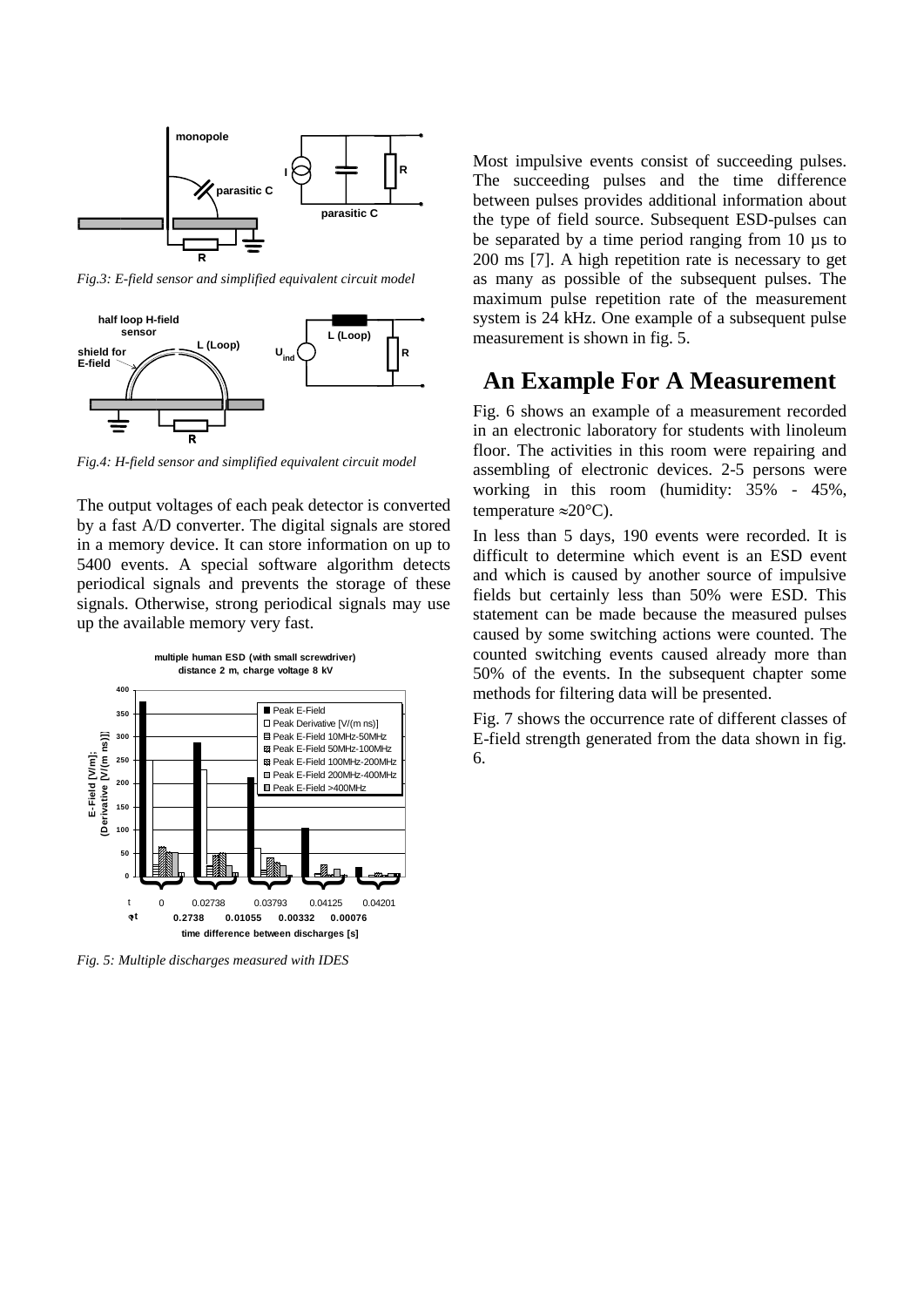

*Fig. 6: Example of a measurement of the occurrence of impulsive fields; events displayed as a function of time; all events are shown (ESD, switching actions...), no evaluation of the source were done.*



*Fig. 7: Frequency of the occurrence of different classes of field strength*

#### **Calibration Of The System**

A coarse calibration of the assembled system was done by mounting the sensors on a metal plane. Impulses were applied by an IEC 1000-4-2 ESD simulator [8]. The fields of a simulator that discharges into a metal plane are well known from former measurements.

The following values were measured:

min. detectable E-field:  $\approx 30$  V/m max. detectable E-field  $\approx 1000$  V/m min. detectable H-field:  $\approx 0.1$  A/m max. detectable H-field  $\approx$  3 A/m

The system dynamic range is approximately 30 dB. The system can detect 1 kV simulator discharges into a small floating metal plane (28x28cm) at a distance of 3 m.

### **Identification Of The Pulses**

IDES collects field data automatically. Normally the data will be read out after a few days of data collection for evaluation of the results.

Many sources (fig. 8) can cause impulsive noise , for example switches, lightning etc. These impulsive noises normally causes no problems to electronic systems but can be misunderstood as ESD. This would bias the database. Such events need to be identified.

Every field source has its typical properties. Fig. 9 shows an example of different waveforms for two different discharge configurations, human and charged piece of metal (spanner).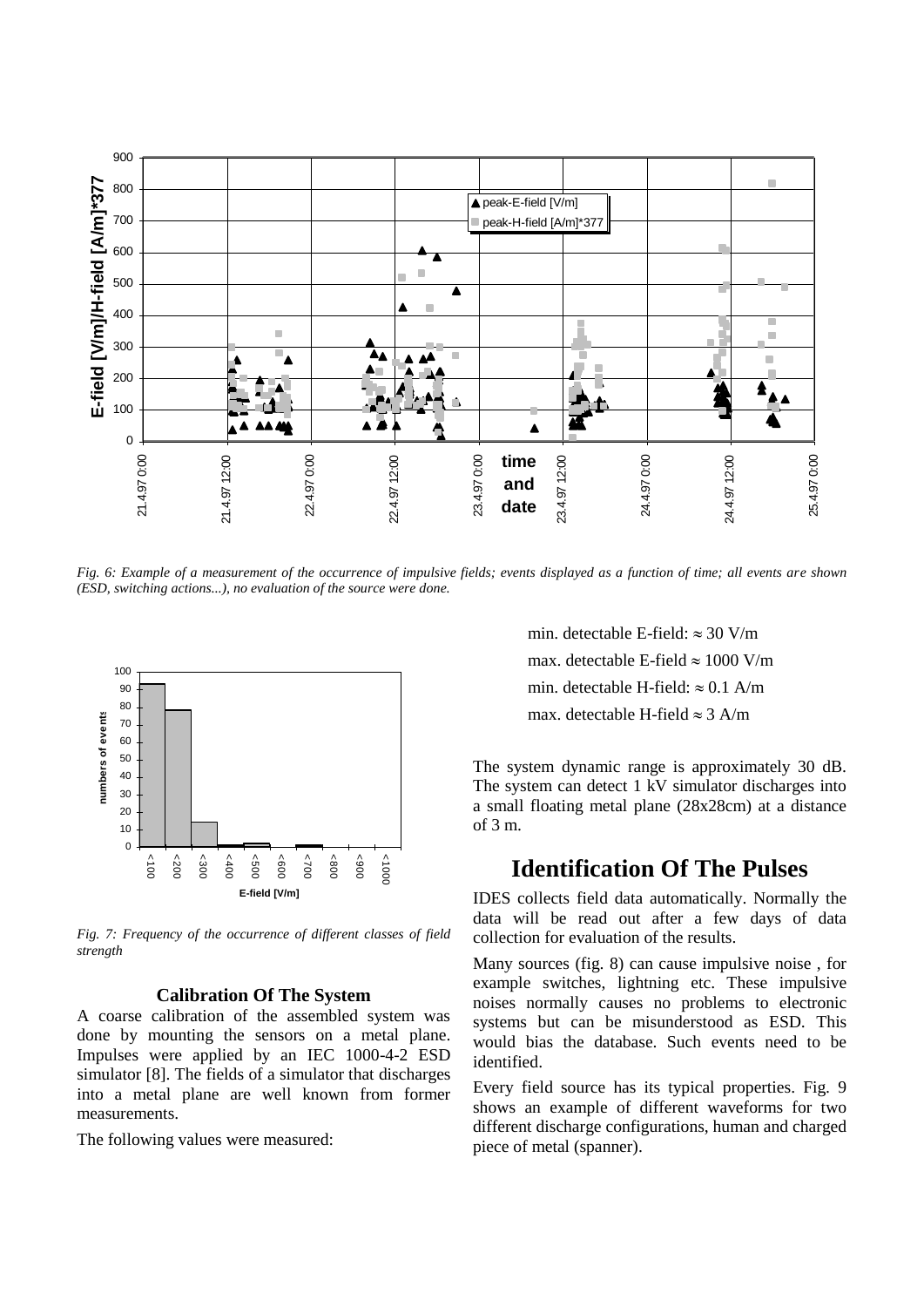Typical properties which can be used to determine the type of source are the spectral density, the field impedance and the repetition rate. For example furniture ESD shows by far more ringing than human ESD.

Data measured with IDES contains a lot of information on the field source type. This data may allow classification. However, in reality classification is not always possible. Limitations are caused by overlapping properties, the fixed field impedance in the farfield (the field impedance is used to estimate the distance to a discharge), reflections and the limited dynamic range of the measurement system

To filter data a criteria is necessary. The input vector (data generated by IDES) needs to be mapped to an output (e.g. class of field source, location) vector.

Two methods for automatic data evaluation were tested, Fuzzy Inference Systems and Neural Networks.



*Fig. 8: Overview on possible sources of impulsive fields (the ... represents other non-ESD sources)*



*Fig. 9: E-field of discharges in two different configurations*

#### **Data Evaluation with Fuzzy Inference Systems**

Fuzzy Inference Systems [9] are based on fuzzy logic and can map a given input vector to an output. Fuzzy logic has been applied often for impulse classification problems (e.g. [10]). It allows to formulate the criterion for classification of data in natural language and is tolerant to imprecise data.

#### **Classification with Fuzzy Inference Systems**

For example, some coarse rules to distinguish between human ESD and furniture ESD formulated as Fuzzy Rules (E-field data is normalized on maximum E-field value) are given below:

#### if (*Frequency Band(100MHz-200MHz*) is *big*) and (*Efield peak* is *medium*) then (*ESD is furniture*)

if (*Frequency Band(200MHz-400MHz*) is *big*) and (*Efield peak* is *medium*) then (*ESD is furniture*)

otherwise human

These rules assign a numeric value to its output. To defuzzify the output values a thresholds has to be defined.

This example allowed fuzzy logic to distinguish between two types of ESDs. Only two rules were formulated. In real environments the list of rules will be very long and it is difficult to define the rules.

#### **Data Evaluation with Neural Networks**

Another more convenient way to evaluate data is the use of Neural Networks. Neural Networks also map an input vector to an output vector. The way a network maps an input vector to an output vector is determined by training and not by rules. The network needs to be trained on known data sets. With an 'error back propagation algorithm, the network can be trained to produce the desired output with a given input data set. Other input vectors that are similar to a training vector will lead to a similar output. The Neural Network has generalization properties. If it was trained on a representative data set, it can produce good results without being trained on all possible input/output combinations.

#### **Classification with Neural Networks**

Neural Networks were already applied to similar problems for classification of lightning electromagnetic waveforms [11]. Due to the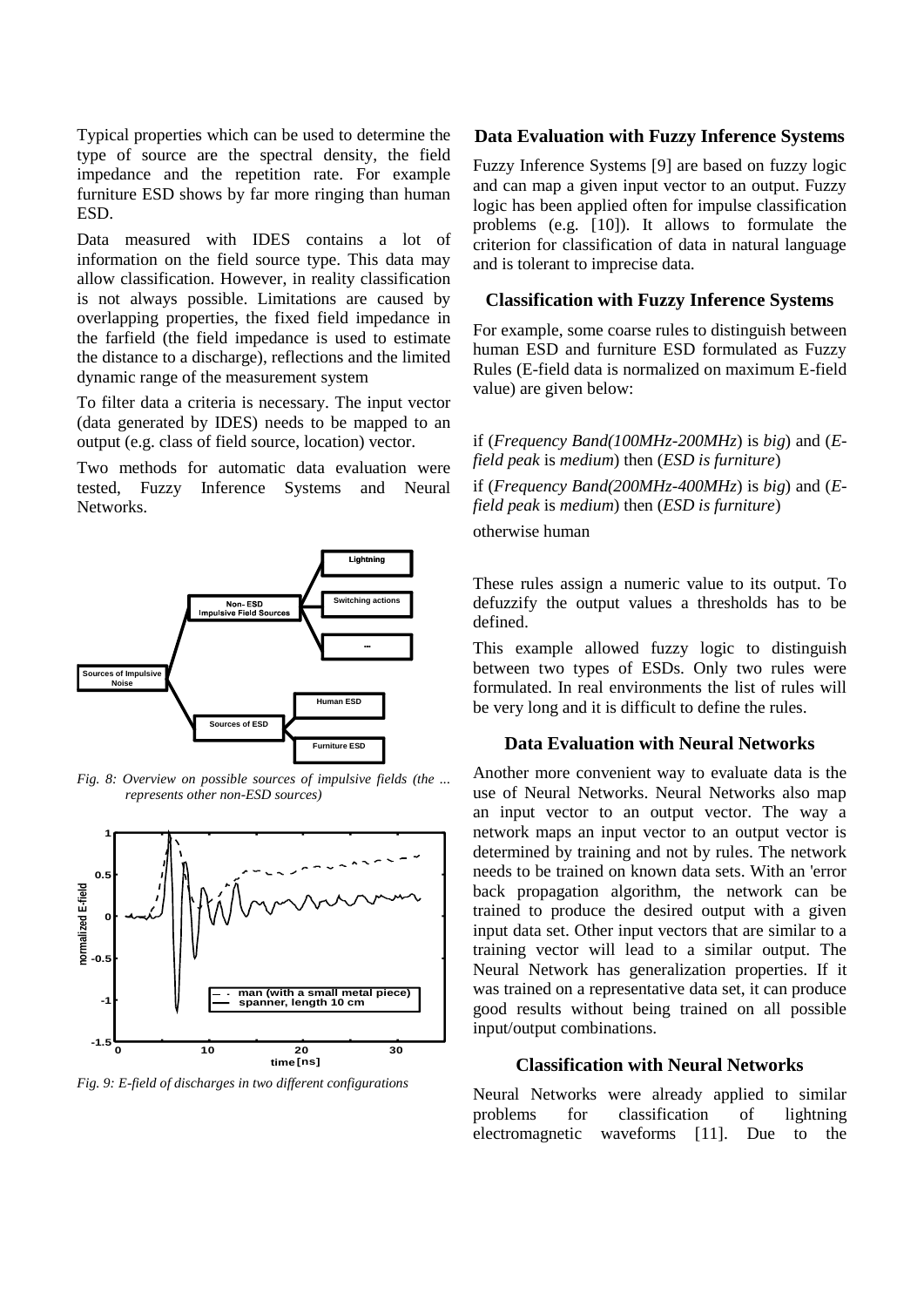difference between the fields and geometries the methods can not be applied directly.

For a perfect classification, all possible sources must be known. This can often be approximated by calibration. The calibration obtains the needed training data. But it is not always possible to know the type of disturbances in a monitored environment. Some uncertainties remain. In practice it can be assumed that the type of disturbances and the number of classes is limited. This allows a reasonable training of the Neural Network with calibration pulses.

As an example it was possible to train a Neural Network on three different classes of discharges (human-metal plane, human with metal piece – metal plane, isolated tool – metal plane) with a set of 60 data sets. The network was tested with 15 different data sets. Of the 15 data sets 14 were correctly classified.

#### **Fuzzy Logic compared to Neural Networks**

Neural networks for pulse identification have some advantages compared to Fuzzy Logic. With appropriate training data for every environment an individual net can be generated which considers the given conditions. A big disadvantage is the lack in transparency. It may often happen, that a net fits the training data excellent but cannot approximate real data. The size of a net, the transfer functions, the initial weights and biases must be chosen carefully. Fuzzy Logic Systems are more transparent. But for complicated problems it is very difficult to construct the Fuzzy Inference System rules.

#### **Finding the Location of ESD with Neural Networks**

For identification of the location of a source, techniques also used for locating lightning discharges (e.g. [12]), can be applied.

The distance can be roughly estimated. If the impedance of the field is different than  $Z_0$  (Free space field impedance) one can be sure that the discharge happens very close to the measurement system. The inverse statement is not possible, ESD may also generate fields that have a field impedance of  $Z_0$  in the proximity of the source. Additional information is needed to determine the distance to the source.

If the Poynting Vector can be extracted the direction to the source can be calculated. This is limited by the fact that only three sensors are used and that the system does not record the exact time at which the maxima occurred.

The first condition does not limit the ability to calculate the direction if the excitation is such that its E-field vector is parallel to the E-field probe or if the sensors are mounted an a large ground screen.

The second condition limits the ability if the signals are oscillating such that the positive and the negative peak values are similar.

Beside the already mentioned problems there exist a few other:

*Systematic problems:*

 If the system is too close to a distributed source different parts of the wave will originate from different direction. The same may occur if strong environmental reflections disturb the signal.

*Problems of the measurement system*

- limited selectivity of the H-field sensors.
- limited dynamic range
- the peak detectors are not absolutely linear

Nevertheless Neural Networks can do a good job for direction finding, source identification and severeness assessment. With good training they can overcome the nonlinearity of the peak detectors.

## **More Detailed Example For Direction Finding With Neural Networks**

As an example one result for direction detection with Neural Networks is presented. In a half circle with a radius of 3 m, 120 different measurements were recorded. IDES was positioned on the floor of a room (fig. 10) and on all points marked with an arrow, pulses with voltages in the range from 1 kV to 8 kV were applied in both polarities.

The distance varied between 1 m and 3 m. At each discharge position the selected event (voltage/polarity) was applied once, i.e. no parameter set occurs twice in the data. This is important to check the generalization capabilities of the used Neural Network.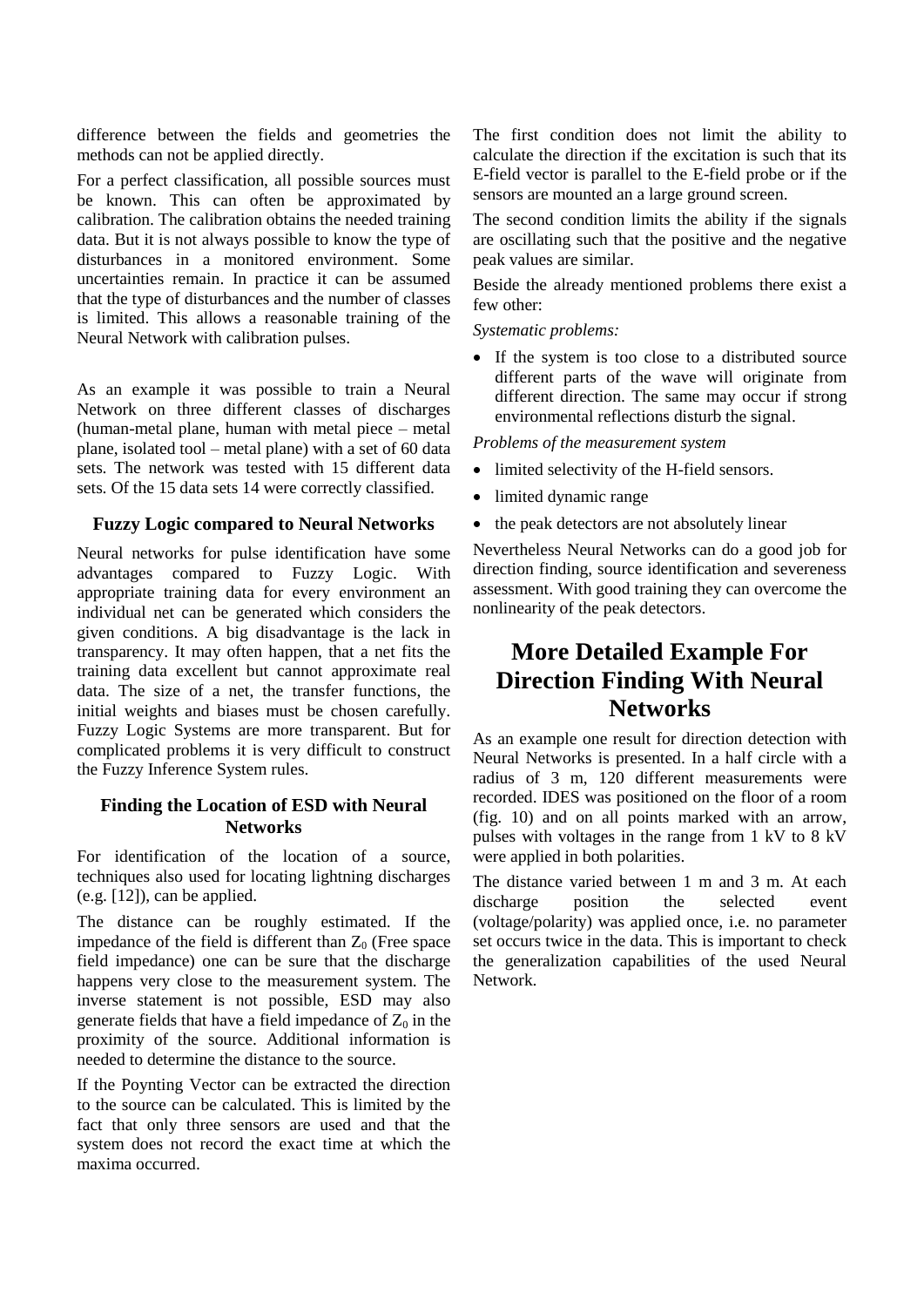

Fig 10: Geometry for measurement of data for training and checking a Neural Network

An ESD simulator according to IEC 1000-4-2 standard was used in the contact mode (In contact mode the charging capacitor of the simulator is discharged via a relay, there is no arc. This method has the advantage, that it generates well reproducible pulses.) to generate the pulses. The discharges were applied to a small (28 cm x 28 cm) metal plane.

Two layer feed forward Neural Networks with different numbers of neurons per layer were generated and trained with 100 measured data sets. The 6 peak values from E- and H-field (positive peak E-field, negative peak E-field, positive peak Hx-field, negative peak Hx-field, positive peak Hy-field, and negative peak Hy-field,) were used as input vector, the angle  $(0^{\circ}$ -180 $^{\circ}$ ) as the output vector. For speed reasons a Levenberg-Marquardt-algorithm was used as a Back-Propagation-Training algorithm. The training results were evaluated using the remaining 20 data sets. A net with 6 neurons in the input layer (logarithmic sigmoid transfer function), 3 neurons in the hidden layer (logarithmic sigmoid transfer function) and one neuron (due to the single output) in the output (linear transfer function) layer produced the best results. It was possible to generate a net that produces an average error of less than 11 degrees from the actual origin.

## **Conclusion**

A new impulsive disturbances evaluation system was designed. This system monitors the occurrence rate of impulsive fields. It captures important properties of the field. With the knowledge of certain properties of each pulse it is possible to find the type of source. Neural Networks and Fuzzy algorithms have been tested to identify recorded pulses automatically. Neural Networks offered better results. With the system it is possible to collect the severity and occurrence rate data of ESD.

## **Acknowledgment**

This work was supported by the German National Science Foundation (Deutsche Forschungsgemeinschaft)

### **References**

- [1] David Pommerenke; 'ESD: transient fields, arc simulation and rise time limit'; Journal of Electrostatics 36, 1995, pp. 31 –54
- [2] David Pommerenke; 'ESD: waveform calculation, field and current of human and simulator ESD', Journal of Electrostatics 38, 1996, pp. 33 - 51
- [3] R. B. Simonic, 'Electrostatic Furniture Discharge Event Rates for Metallic Covered, Floor Standing Information Processing Machines', IEEE Int. Sym. on EMC, 1982, pp.191 - 196
- [4] T. Takai, M. Kaneko, M. Honda; 'One of the Methods of Observing ESD Around Electronic Equipments'; EOS/ESD Symposium, 1996
- [5] R. Spiegel, C. Booth, E. Bronaugh, 'A Radiation Measurement System with Potential Automotive Under-Hood Application', IEEE Transactions on EMC, Vol. 25, No. 2, 1983
- [6] David Pommerenke; 'Transiente Felder der ESD'; Dissertation at the Technical University Berlin, 1995, pp. 13 - 21
- [7] R. C. Pepe; 'ESD Multiple Discharges', IEEE International Symposium on EMC, 1991, pp. 253 - 258
- [8] IEC 1000-4-2 International Standard, 1995
- [9] J.-S. Roger Jang, Ned Gulley; 'Fuzzy Logic Toolbox for Use with Matlab', The Math Works, Inc., 1996
- [10] A. Groß, 'Realzeitfähige Unterdrückung impulsförmiger Störsignale bei Teilentladungsmessungen mit einem neuronalen Signalprozessorsystem' Dissertation, Aachen, 1996
- [11] J.L. Bermudez, A. Piras, M. Rubinstein; 'Classification of Lightning Electromagnetic Waveforms with a Self-Organizing Kohonen Map', International Wroclaw Symposium on EMC, 1996, pp.517-521
- [12] V. A. Rafalsky, M. Hayakawa; 'Single Site Techniques for Locating Lightning Discharges',